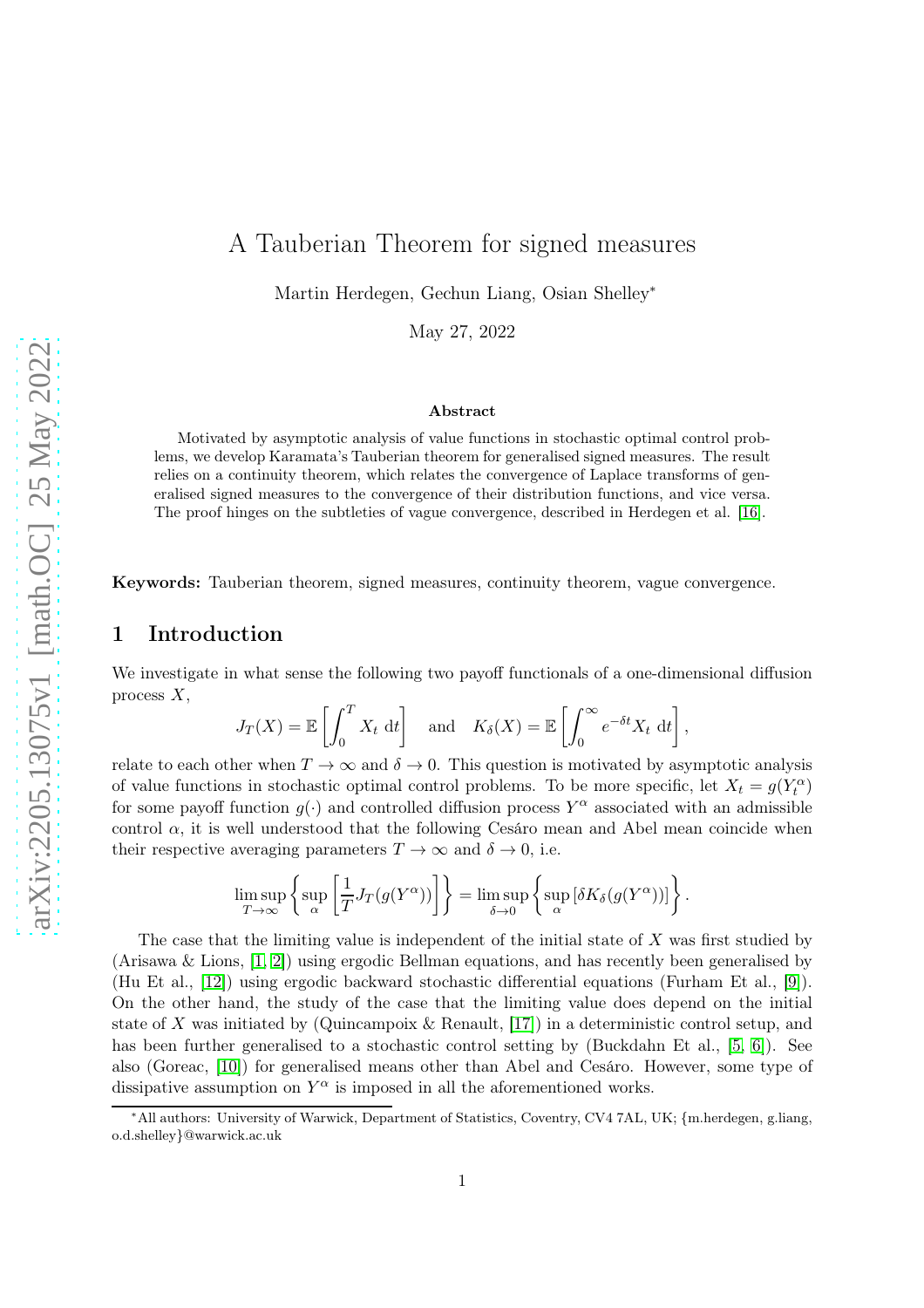In practice, the dissipative type of assumption does not always hold and, moreover, the corresponding asymptotic values of Cesáro and Abel means may not even exist. Nevertheless, it is still interesting to understand asymptotic values of value functions (with weighted Cesáro and Abel means) and the relationship of their corresponding asymptotic values. For example, such an asymptotic analysis has been found extremely useful in finance. See (Herdegen Et al., [\[15\]](#page-13-2)) with more references therein.

As a first step, we consider in this paper the case of uncontrolled diffusion process  $X_t = q(Y_t)$ , or the optimal controls for the above two stochastic optimal control problems coincide. Before proceeding, we introduce some necessary definitions.

#### 1.1 Distribution functions and Laplace transforms

Throughout, we let  $\mathbb{R}^+ := (0, \infty)$ . A positive measure  $\mu$  on  $(\mathbb{R}^+, \mathscr{B}(\mathbb{R}^+))$  is called a Radon measure if it is locally finite and inner regular i.e.,

- (i) for any  $x \in \mathbb{R}^+$ , there exits an open neighbourhood of x such that  $\mu(U) < \infty$ ;
- (ii) for each  $A \in \mathscr{B}(\mathbb{R}^+)$

$$
\mu(A) = \sup \{ \mu(K) : K \in \mathcal{B}(\mathbb{R}^+), K \text{ compact}, K \subset A \}.
$$

For a signed measure  $\mu$  on  $(\mathbb{R}^+, \mathscr{B}(\mathbb{R}^+))$ , we denote its Hahn-Jordan decomposition by  $\mu = \mu^+ - \mu^-$ , and its associated variation measure by  $|\mu| := \mu^+ + \mu^-$ . The *total variation* of a signed measure  $\mu$  is denoted by  $\|\mu\|_{TV} := |\mu|(\mathbb{R}^+)$ , and we say that  $\mu$  is finite if  $\|\mu\|_{TV} < \infty$ . Furthermore, we say  $\mu$  is a signed Radon measure if  $|\mu|$  is a Radon measure.

<span id="page-1-0"></span>**Definition 1.1.** We say that a mapping  $\mu : \mathscr{B}(\mathbb{R}^+) \to \mathbb{R} \cup {\infty}$  is a generalised signed measure if there exists Radon measures  $\mu^{\pm}$  such that for any  $A \in \mathscr{B}(\mathbb{R}^+),$ 

$$
\mu(A) := \begin{cases} \mu^+(A) - \mu^-(A) & \text{if both } \mu^+(A), \mu^-(A) < \infty, \\ +\infty & \text{otherwise.} \end{cases}
$$

We let the space of all generalised signed measures on  $\mathbb{R}^+$  be denoted by  $\mathcal{M}^*$ . The restriction of  $\mathcal{M}^*$  to the space of finite signed Radon measures on  $\mathbb{R}^+$  is denoted by  $\mathcal{M}$ .

We will assume without loss of generality that the Radon measures  $\mu^{\pm}$  in Definition [1.1](#page-1-0) are mutually singular. Thus, for  $\mu \in \mathcal{M}$ ,  $\mu^{\pm}$  is the Hahn-Jordan decomposition of  $\mu$ .

**Definition 1.2.** We define the mapping  $\|\cdot\| : \mathcal{M}^* \to \mathbb{R}^+ \cup \{\infty\}$ , such that

$$
\|\mu\| := \begin{cases} \|\mu\|_{\text{TV}} & \text{if } \mu \in \mathcal{M}, \\ +\infty & \text{otherwise.} \end{cases}
$$

For any interval  $I \subset \mathbb{R}$ , we let BV(I) denote the space of all functions of bounded variation on I. Furthermore, if  $F: I \to \mathbb{R}$  such that  $F \in BV([a, b])$  for any  $[a, b] \subset I$ , then we say F has locally bounded variation, and  $F \in BV_{loc}(I)$ . For any  $\mu \in \mathcal{M}^*$  we define its distribution function  $F_{\mu} \in BV_{loc}(\mathbb{R}^+)$  such that  $F_{\mu}(x) := \mu((0, x])$ . Note that  $F_{\mu}$  is right continuous and for any  $a, b \in \mathbb{R}^+$  such that  $a \leq b$ ,

$$
F_{\mu}(b) - F_{\mu}(a) = \mu((a, b]).
$$

Similarly, for any  $\mu \in \mathcal{M}^*$ , if  $\int_{\mathbb{R}^+} e^{-\lambda x} |\mu| (dx) < \infty$  for all  $\lambda > 0$ , we define its Laplace transform  $\Psi_{\mu} \in BV_{loc}(\mathbb{R}^+)$  via  $\Psi_{\mu}(\tilde{\lambda}) := \int_{\mathbb{R}^+} e^{-\lambda x} \mu(dx)$ .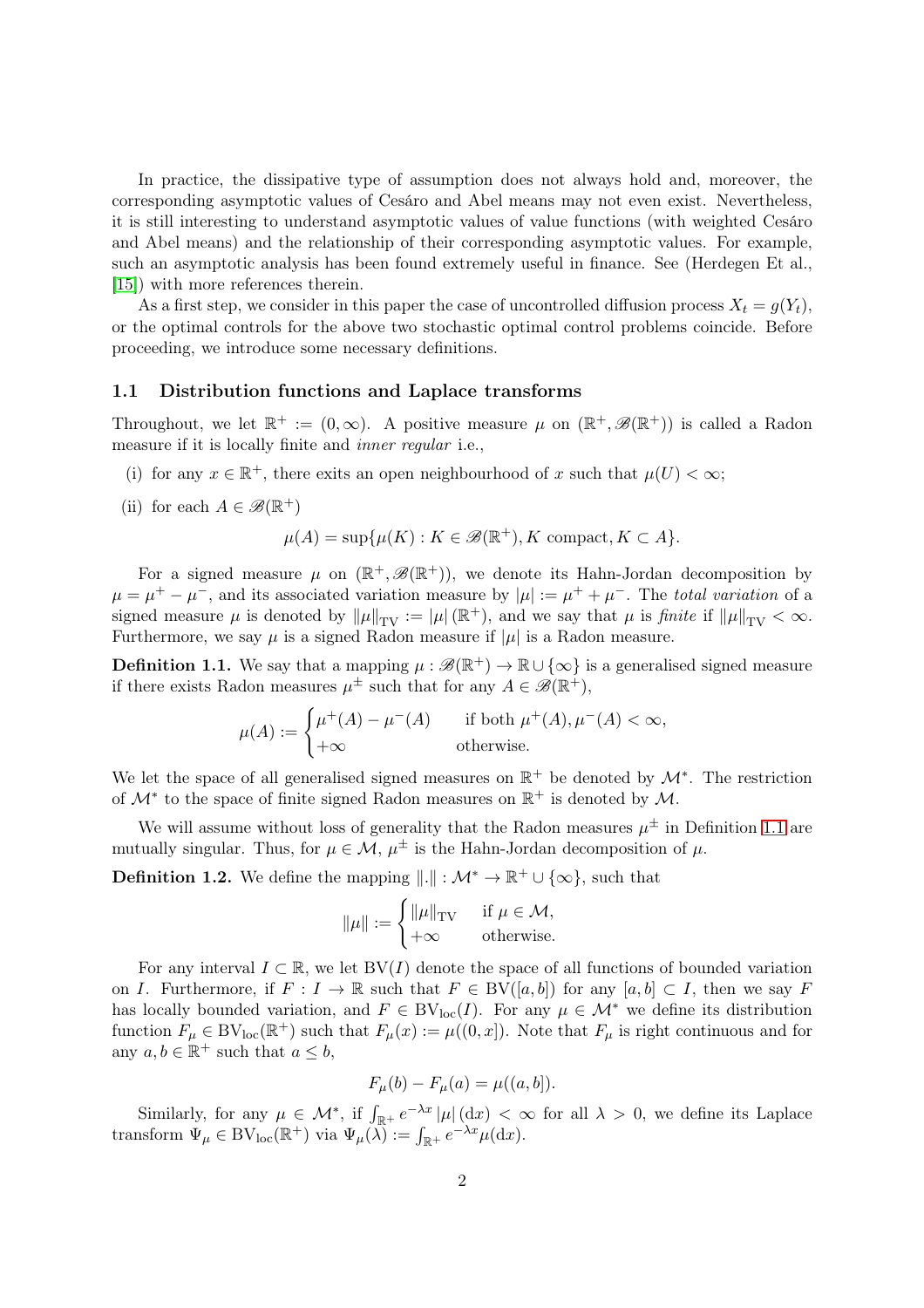### 1.2 Karmata's Tauberian Theorem

Our idea stems from Tauberian characterization of measures via their Laplace transform and vice versa. We may note that by Fubini's theorem,  $J_T(X)$  defines  $\mu \in \mathcal{M}^*$  via

<span id="page-2-4"></span>
$$
F_{\mu}(T) := \int_0^T \mathbb{E}\left[X_t\right] \, \mathrm{d}t. \tag{1.1}
$$

Moreover,  $K_{\delta}(X) = \Psi_{\mu}(\delta)$ . By re-framing the payoff functionals in this way, one might be tempted to deduce an asymptotic relationship between  $J_T(X)$  and  $K_{\delta}(X)$  via Karamata's Taueberian Theorem. It states that, under general conditions, the behaviour of the Laplace transform  $\Psi_{\mu}(\lambda)$  of a positive measure  $\mu \in \mathcal{M}^*$  at the origin uniquely determines the asymptotic behaviour of  $F_{\mu}$  at infinity, and vice versa (Karamata, [\[13\]](#page-12-7)).

<span id="page-2-0"></span>**Theorem 1.3** (Karamata's Tauberian Theorem). Let  $\rho \geq 0$  and  $\mu \in \mathcal{M}^*$  be a positive measure such that  $\Psi_{\mu}(\lambda) < \infty$  for all  $\lambda > 0$ . Then

<span id="page-2-2"></span>
$$
\lim_{\tau \downarrow 0} \frac{\Psi_{\mu}(\tau \lambda)}{\Psi_{\mu}(\tau)} = \frac{1}{\lambda^{\rho}},\tag{1.2}
$$

and

<span id="page-2-1"></span>
$$
\lim_{t \uparrow \infty} \frac{F_{\mu}(tx)}{F_{\mu}(t)} = x^{\rho},\tag{1.3}
$$

implies the other, as well as

$$
\Psi_{\mu}(t^{-1}) \sim F_{\mu}(t)\Gamma(\rho + 1),
$$

as  $t \to \infty$ .

According to Feller, Theorem [1.3](#page-2-0) has a 'glorious history' [\[8,](#page-12-8) Section XIII.5], even though it is often omitted from modern books on probability theory. The two implications are usually separated, where Eq.  $(1.3) \Rightarrow$  Eq.  $(1.2)$  is called an Abelian theorem, whilst Eq.  $(1.2) \Rightarrow$  Eq.  $(1.3)$ is called a Tauberian theorem. Looking to its origins we see that the Tauberian implication caused the most trouble. It was first proved via lengthy calculations in 1914 by Hardy and Littlewood in their famous paper [\[11\]](#page-12-9). Karamata simplified their proof in [\[13\]](#page-12-7), and subsequently introduced the present day class of regularly varying functions.

Definition 1.4. We say that a positive measurable function defined on some neighbourhood  $[Z,\infty)$  is regularly varying at infinity (resp. zero) of index  $\rho$  if for any  $\lambda > 0$ ,

$$
f(\lambda x)/f(x) \to \lambda^{\rho}
$$

as  $x \to \infty$  (resp.  $x \to 0$ ), in which case we write  $f \in R_\rho$  (resp.  $f \in R_\rho^0$ ). If  $\rho = 0$ , then we say that f is *slowly varying*, which is usually denoted by  $l$ .

<span id="page-2-3"></span>Remark 1.5. By the representation theorem for slowly varying functions (Bingham Et al., [\[3,](#page-12-10) Theorem 1.3.1, a slowly varying function  $l$  must be of the form

<span id="page-2-5"></span>
$$
l(x) = c(x) \exp\left\{ \int_{a}^{x} \frac{\epsilon(u)}{u} du \right\}
$$
 (1.4)

for  $x \ge a > 0$ , where c is measurable and  $c(x) \to C \in \mathbb{R}^+$ ,  $\epsilon(x) \to 0$  as  $x \uparrow \infty$ .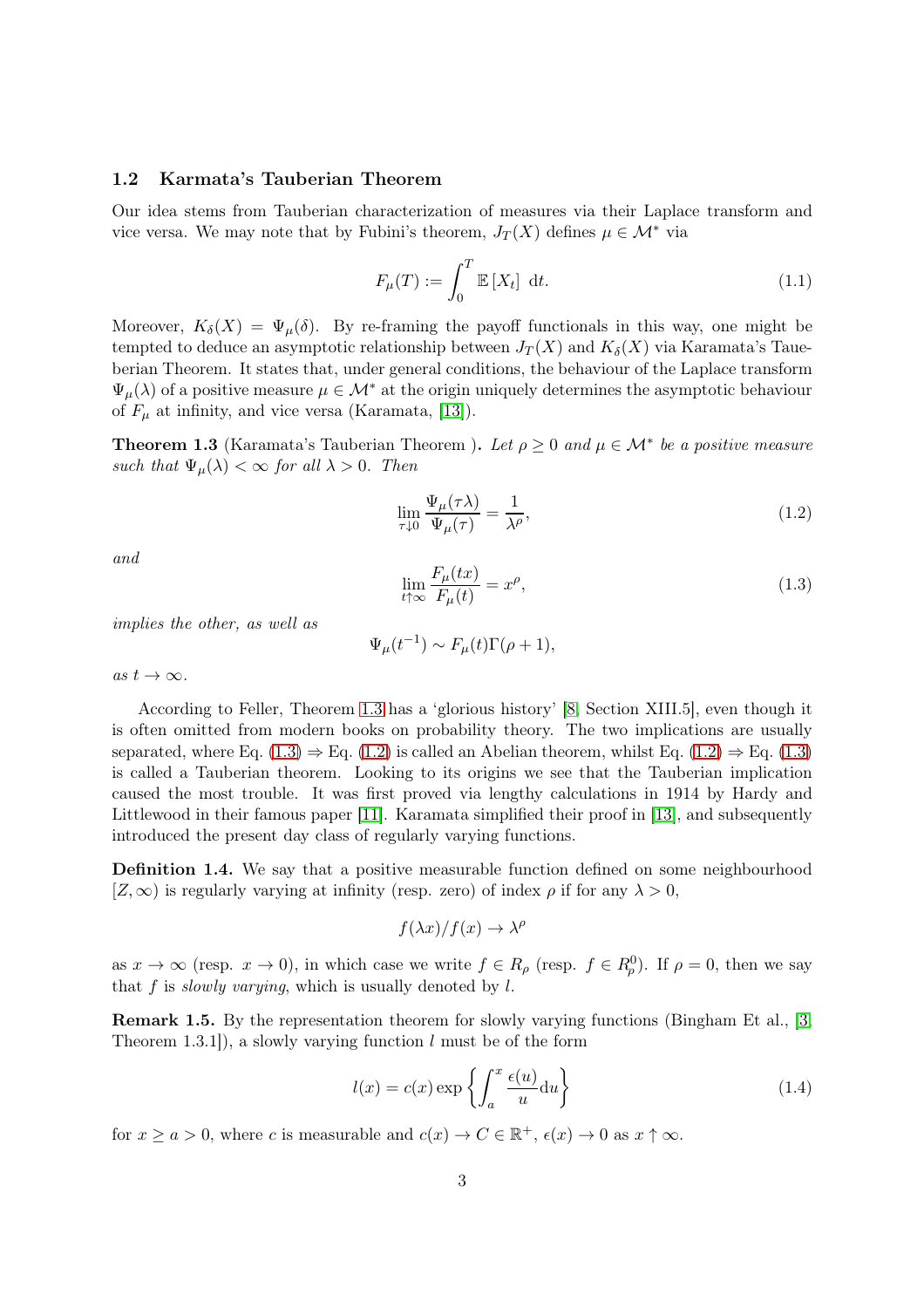Moreover, by [\[3,](#page-12-10) Proposition 1.5.1], if  $\rho \neq 0$ , then for any  $f \in R_\rho$ ,

$$
f(x) \to \begin{cases} \infty & \text{if } \rho > 0, \\ 0 & \text{if } \rho < 0, \end{cases}
$$

and there exists  $l \in R_0$  such that  $f(x) = x^{\rho}l(x)$ . See [\[3,](#page-12-10) Theorem 1.4.1] for further details.

<span id="page-3-0"></span>From Theorem [1.3](#page-2-0) and Remark [1.5](#page-2-3) we have the following corollary which relates asymptotic values of weighted Cesáro and Abel means of a payoff functional.

**Corollary 1.6.** Suppose that X is a one-dimensional diffusion such that  $\mathbb{E}[X_t]$  is non-negative. Define  $\mu \in \mathcal{M}^*$  via [\(1.1\)](#page-2-4). If for some  $\rho \geq 0$  we have either  $(\Psi_{\mu})^{-1} \in R^0_{\rho}$ , or  $F_{\mu} \in R_{\rho}$ , then there exists some  $l \in R_0$  such that

$$
\lim_{T \to \infty} \left\{ \frac{\Gamma(\rho + 1)}{T^{\rho} l(T)} J_T(X) \right\} = \lim_{\delta \to 0} \left\{ \delta^{\rho} \tilde{l}(\delta) K_{\delta}(X) \right\},\tag{1.5}
$$

<span id="page-3-5"></span>where  $\tilde{l}(\delta) := 1/l(\delta^{-1}).$ 

**Example 1.7.** Let W be a Brownian motion on a filtered probability space  $(\Omega, \mathcal{F}, \mathbb{F}, \mathbb{P})$ , and define  $X_t := W_t^2$ . Defining  $\mu \in \mathcal{M}^*$  via the density  $g(t) := \mathbb{E}[X_t] = t$ , we clearly have  $F_{\mu} \in R_2$ . Since  $\mu \in \mathcal{M}^*$  is a positive measure, the conditions of Corollary [1.6](#page-3-0) are satisfied, whence

$$
\lim_{\tau \to 0} \frac{\Psi_{\mu}(\tau \lambda)}{\Psi_{\mu}(\tau)} \to \lambda^{-2},
$$

for all  $\lambda > 0$ , and

$$
\lim_{T \to \infty} \left\{ \frac{2}{T^2} J_T(X) \right\} = \lim_{\delta \to 0} \left\{ \delta^2 K_{\delta}(X) \right\}.
$$

Unfortunately, Corollary [1.6](#page-3-0) is of limited use since it is restricted to the class of diffusions where  $\mathbb{E}[X_t] \geq 0$ . Hence, the goal of this paper is to extend Theorem [1.3](#page-2-0) such that it holds for general  $\mu \in \mathcal{M}^*$ , an extension which is of interest far outside the scope of stochastic control. Below is the main result of this paper.

<span id="page-3-4"></span>**Theorem 1.8** (Karamata's Tauberian Theorem for generalised Signed Measures). Let  $\{\tau_n\}$  be an arbitrary null-sequence and  $\mu \in \mathcal{M}^*$  with decomposition  $\mu^+, \mu^-$  such that  $\Psi_{\mu^{\pm}}(\lambda) < \infty$  for all  $\lambda > 0$ .

(a) Suppose that

<span id="page-3-2"></span>
$$
\limsup_{n \to \infty} \frac{\Psi_{|\mu|}(\tau_n \varepsilon)}{|\Psi_{\mu}(\tau_n \varepsilon)|} < \infty \tag{1.6}
$$

for some  $\varepsilon > 0$ . Moreover, suppose that

<span id="page-3-3"></span>
$$
\inf_{\delta > 0} \limsup_{\tau \downarrow 0} \frac{|\mu| \left( [\tau^{-1}(t-\delta), \tau^{-1}(t+\delta)] \right)}{|\Psi_{\mu}(\tau)|} = 0,\tag{1.7}
$$

for each  $t > 0$ . Then

<span id="page-3-1"></span>
$$
\lim_{\tau \downarrow 0} \frac{\Psi_{\mu}(\tau \lambda)}{\Psi_{\mu}(\tau)} = \frac{1}{\lambda^{\rho}},\tag{1.8}
$$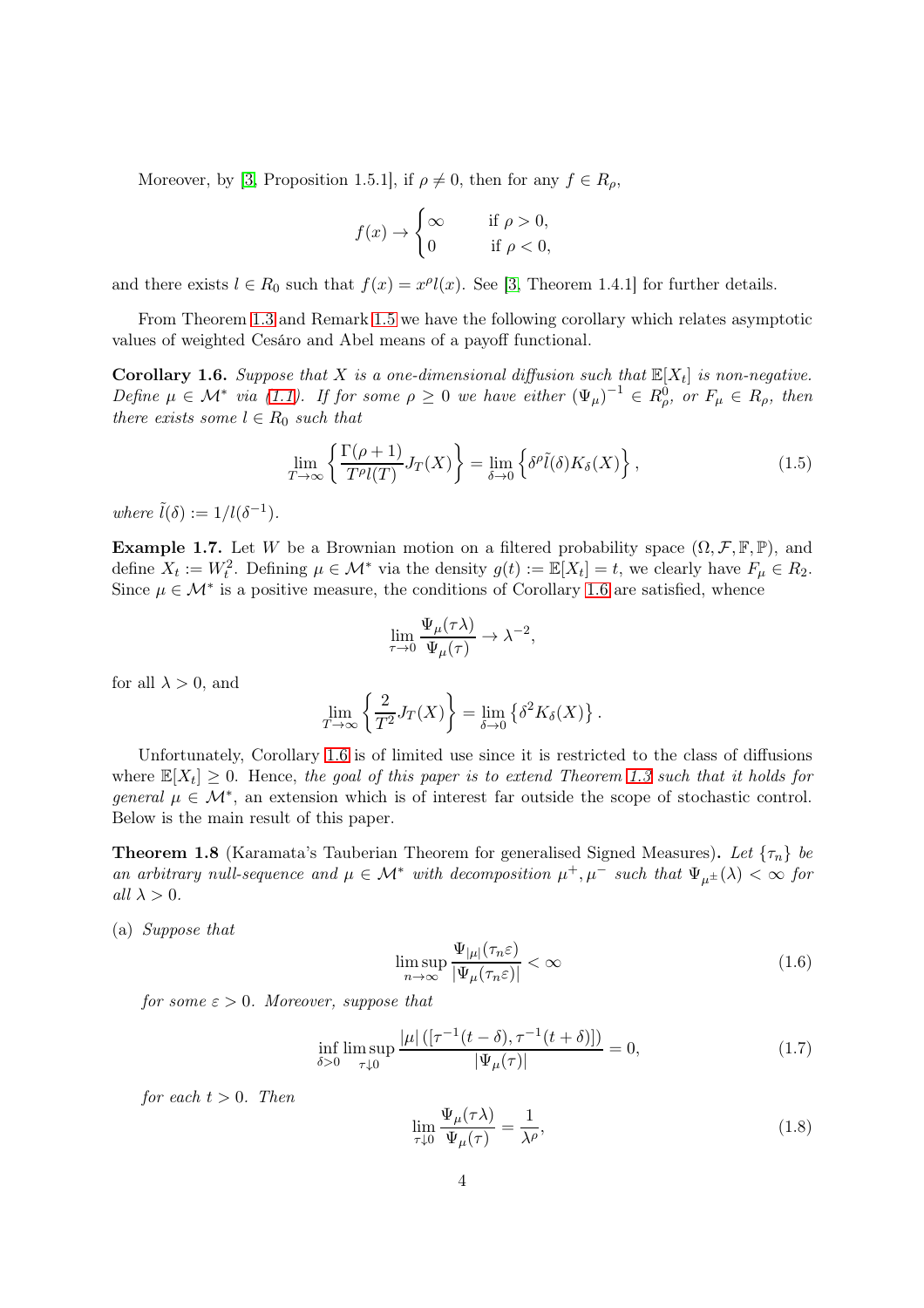implies

<span id="page-4-0"></span>
$$
\lim_{t \uparrow \infty} \frac{F_{\mu}(tx)}{F_{\mu}(t)} = x^{\rho},\tag{1.9}
$$

as well as

<span id="page-4-1"></span>
$$
\Psi_{\mu}(t^{-1}) \sim F_{\mu}(t)\Gamma(\rho+1). \tag{1.10}
$$

as  $t \to \infty$ .

(b) Suppose that

<span id="page-4-2"></span>
$$
\limsup_{n \to \infty} \frac{\Psi_{|\mu|}(\tau_n \lambda)}{|F_{\mu}(\tau_n^{-1})|} < \infty \tag{1.11}
$$

for each  $\lambda > 0$ . If Eq. [\(1.9\)](#page-4-0) holds then so do Eq. [\(1.8\)](#page-3-1) and Eq. [\(1.10\)](#page-4-1).

Remark 1.9. It will shown in Section [2](#page-7-0) that Eqs. [\(1.6\)](#page-3-2) and [\(1.11\)](#page-4-2) stem directly from the requirements of Theorem [2.3.](#page-7-1) Equation [\(1.7\)](#page-3-3) stems from the conditions of [\[16,](#page-13-0) Proposition 3.6]. If the measures in Theorem [1.8](#page-3-4) are positive, then Eq. [\(1.6\)](#page-3-2) is clearly satisfied, Eq. [\(1.7\)](#page-3-3) is satisfied by [\[16,](#page-13-0) Remark 3.7] and Eq. [\(1.11\)](#page-4-2) is satisfied by Corollary [1.10](#page-4-3) below.

<span id="page-4-3"></span>The following corollary gives conditions for Eqs. [\(1.6\)](#page-3-2) and [\(1.11\)](#page-4-2) in Theorem [1.8](#page-3-4) to be satisfied.

**Corollary 1.10.** Let  $\mu \in \mathcal{M}^*$  with decomposition  $\mu^+, \mu^-$  such that  $\Psi_{\mu^{\pm}}(\lambda) < \infty$  for all  $\lambda > 0$ .

(a) Suppose that there exists  $\delta \in [0,1)$  such that for small enough  $\tau$  we have  $\Psi_{\mu^{-}}(\tau) \leq \delta \Psi_{\mu^{+}}(\tau)$ (or vice versa). If

<span id="page-4-5"></span>
$$
\inf_{\delta > 0} \limsup_{\tau \downarrow 0} \frac{|\mu| \left( [\tau^{-1}(t-\delta), \tau^{-1}(t+\delta)] \right)}{\Psi_{|\mu|}(\tau)} = 0. \tag{1.12}
$$

and Eq.  $(1.8)$  hold, then Eqs.  $(1.6)$ ,  $(1.9)$  and  $(1.10)$  are satisfied.

(b) Suppose that there exists  $\delta \in [0,1)$  such that for large enough t we have  $F_{\mu}(t) \leq \delta F_{\mu}(t)$ (or vice versa). If Eq.  $(1.9)$  holds, then Eqs.  $(1.8)$ ,  $(1.10)$  and  $(1.11)$  are satisfied.

<span id="page-4-4"></span>We apply Theorem [1.8](#page-3-4) and Corollary [1.10](#page-4-3) to the following example.

**Example 1.11.** Let W be a Brownian motion on a filtered probability space  $(\Omega, \mathcal{F}, \mathbb{F}, \mathbb{P})$  and let  $F: \mathbb{R}^+ \to \mathbb{R}$  such that F is equal to x on [0, 1] and  $xl(x)$  for  $x > 1$ , where

$$
l(x) := \exp\left\{ \int_1^x \frac{1}{u} \left[ \frac{\sin(u^2)}{u} \right] \, \mathrm{d}u \right\} = \exp\left\{ \int_1^x \operatorname{sinc}(u^2) \, \mathrm{d}u \right\}.
$$

Moreover, let the process  $X$  be defined such that

$$
\begin{cases} dX_t = \left( \left[ \frac{d}{dt} F(t) + \frac{d^2}{dt^2} F(t) \right] - X_t \right) dt + dW_t, \\ X_0 = 0. \end{cases}
$$

Then, using the integrating factor  $e^t$ , one sees that

$$
d(e^t X_t) = e^t \left[ \frac{d}{dt} F(t) + \frac{d^2}{dt^2} F(t) \right] dt + e^t dW_t
$$
  
= 
$$
\frac{d}{dt} \left[ e^t \frac{d}{dt} F(t) \right] dt + e^t dW_t,
$$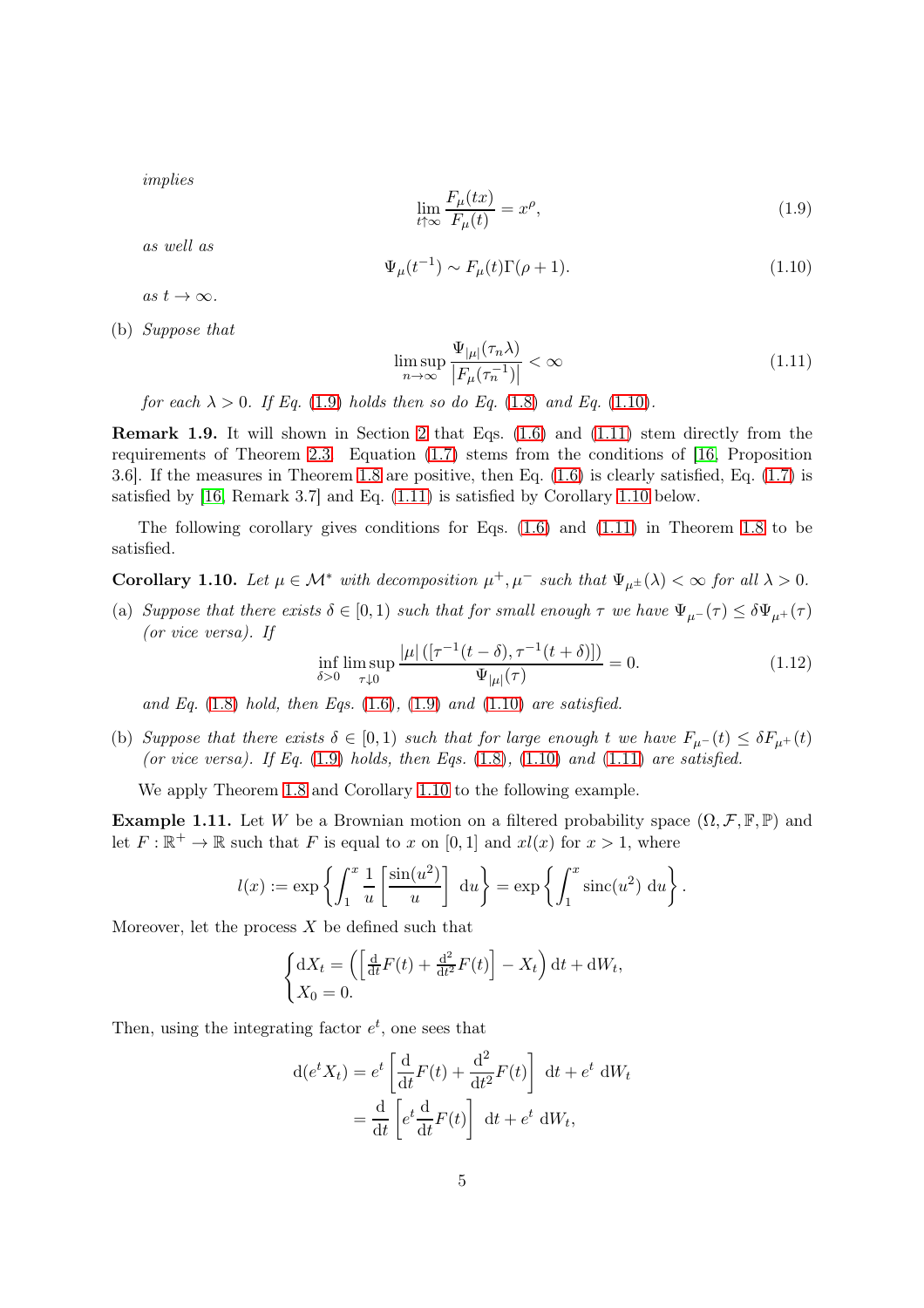whence

$$
\mathbb{E}[X_t] = \frac{\mathrm{d}}{\mathrm{d}t} F(t).
$$

In particular, defining  $\mu \in \mathcal{M}^*$  via [\(1.1\)](#page-2-4), we see by Eq. [\(1.4\)](#page-2-5) that

$$
\lim_{t \to \infty} \frac{F_{\mu}(tx)}{F_{\mu}(t)} = x.
$$

Moreover,

$$
xe^{\frac{1}{x}-1} \le x \exp\left\{-\int_1^x \operatorname{sinc}(u^2) \, \mathrm{d}u\right\} \le xe^{1-\frac{1}{x}},
$$

whence

$$
F_{\mu}^{-}(x) \le F_{\mu}^{+}(x) \left(1 - \frac{xe^{\frac{1}{x}-1}}{F_{\mu}^{+}(x)}\right) \le F_{\mu}^{+}(x) \left(1 - e^{2\left(\frac{1}{x}-1\right)}\right) \le F_{\mu}^{+}(x) \left(1 - e^{-1}\right)
$$

for  $x > 2$ . Thus, by Corollary [1.10\(](#page-4-3)b),

$$
\lim_{\tau \to 0} \frac{\Psi_{\mu}(\tau \lambda)}{\Psi_{\mu}(\tau)} \to \lambda^{-1},
$$

for all  $\lambda > 0$ , and

$$
\lim_{T \to \infty} \left\{ \frac{1}{T l(T)} J_T(X) \right\} = \lim_{\delta \to 0} \left\{ \delta \tilde{l}(\delta) K_{\delta}(X) \right\}.
$$

We visualise  $F_{\mu}$  in Fig. [2.](#page-6-0)

### 1.3 Organisation of the paper

Section [2](#page-7-0) uses results from [\[16\]](#page-13-0) to prove a *continuity theorem* (Theorem [2.3\)](#page-7-1), which extends [\[8,](#page-12-8) XIII.1, Theorem 2a]. Section [3](#page-9-0) proves Theorem [1.8](#page-3-4) and Corollary [1.10.](#page-4-3) Appendix [A](#page-11-0) includes additional referenced theorems and proofs.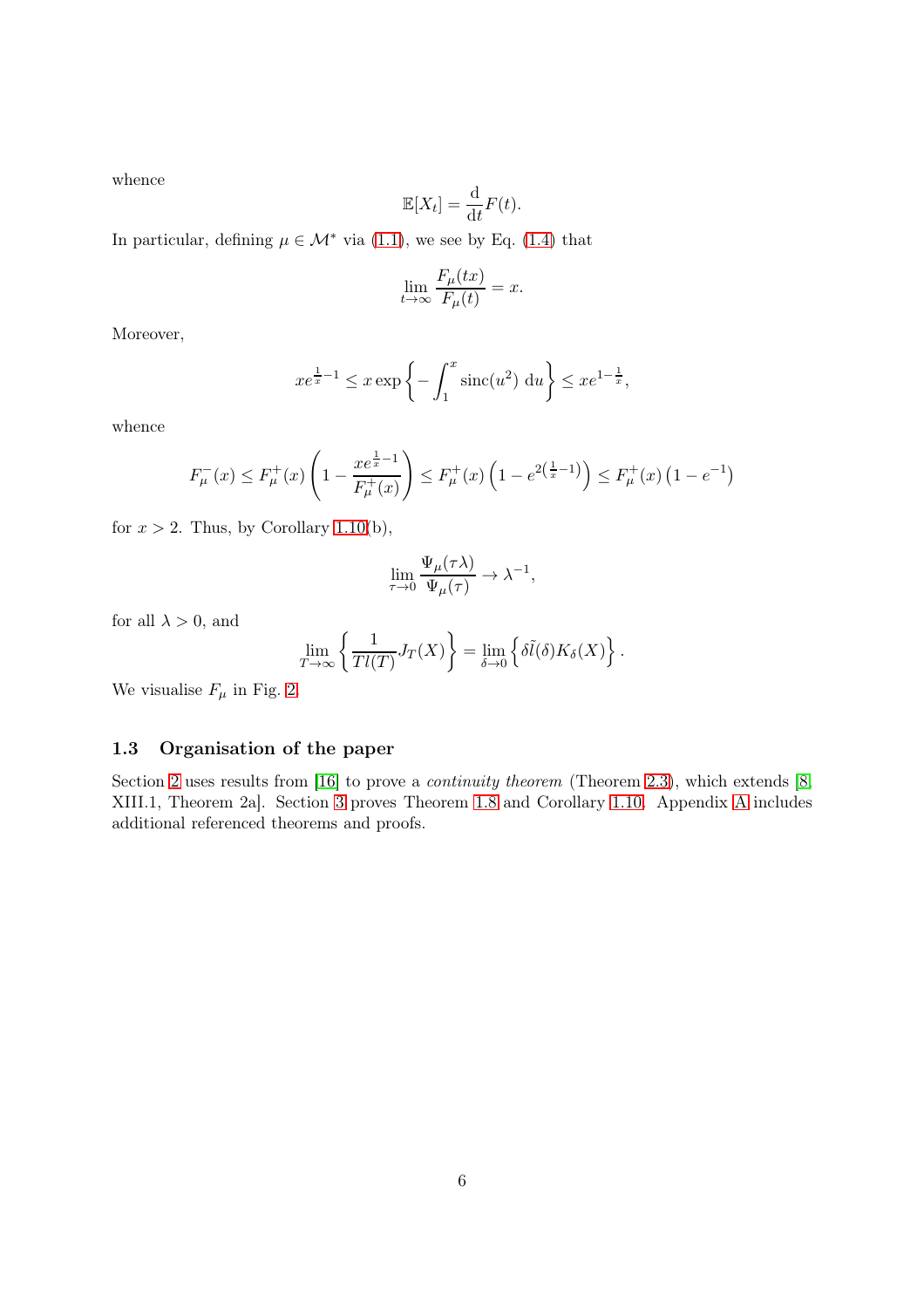

Figure 1: A visualisation of  $F_\mu$  defined in Example [1.7](#page-3-5)



<span id="page-6-0"></span>Figure 2: A visualisation of  $F_\mu$  defined in Example [1.11](#page-4-4)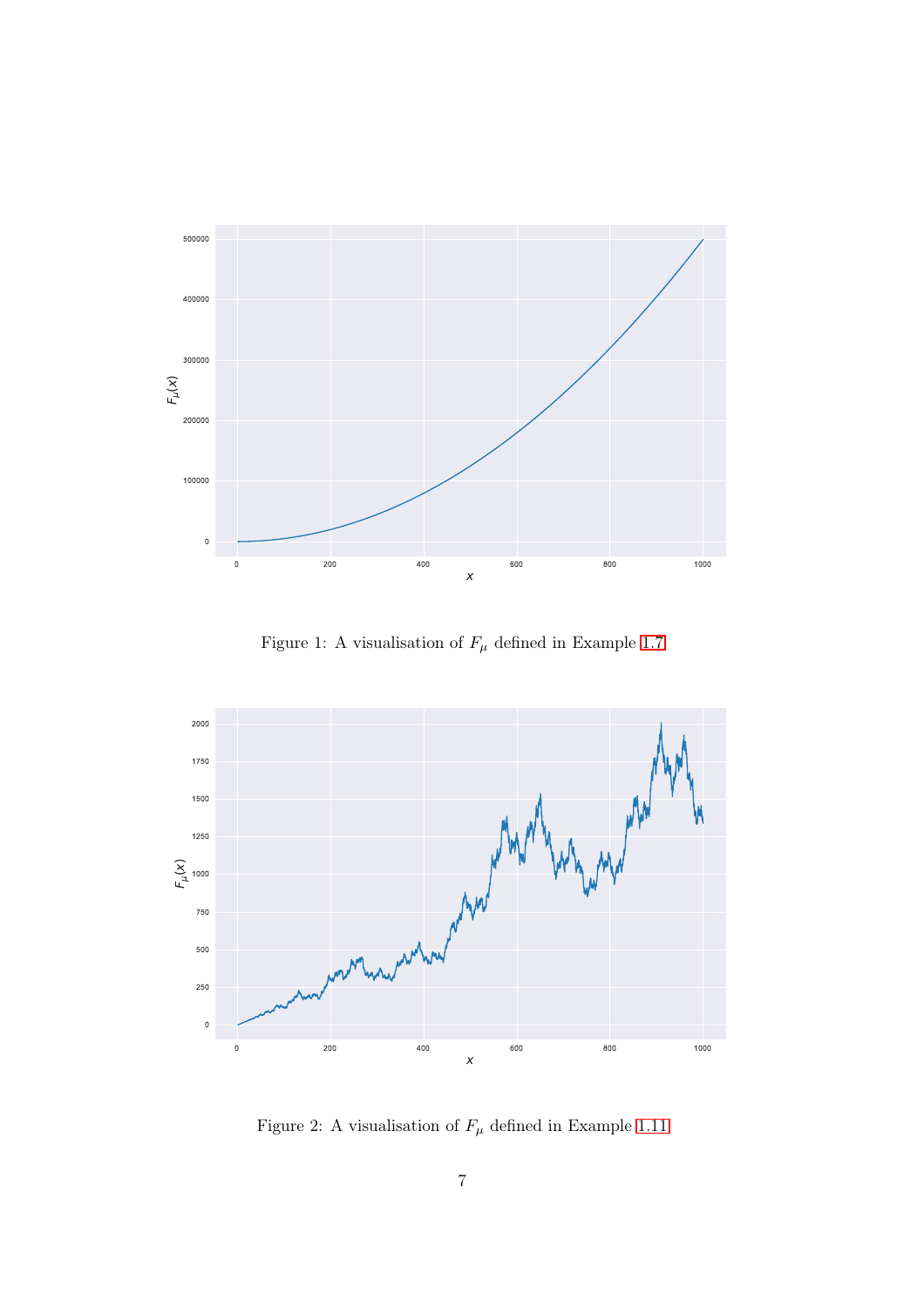### <span id="page-7-0"></span>2 Continuity Theorem

At its core, Karamata's Tauberian theorem relies on a continuity theorem for generalised signed measures, which extends [\[8,](#page-12-8) XIII.1, Theorem 2a] for positive measures. The proof relies on the concept of vague convergence.

Let  $C(\mathbb{R}^+)$  be the space of all continuous  $\mathbb{R}$ -valued functions on  $\mathbb{R}^+$ ,  $C_b(\mathbb{R}^+)$  the subspace of all  $f \in C(\mathbb{R}^+)$  such that f is bounded,  $C_0(\mathbb{R}^+)$  the subspace of all  $f \in C(\mathbb{R}^+)$  such that for any  $\varepsilon > 0$ , there exists a compact set  $K_{\varepsilon} \in \mathscr{B}(\mathbb{R}^+)$  with  $|f| < \varepsilon$  on  $K_{\varepsilon}^c$ , and  $C_c(\mathbb{R}^+)$  the subspace of all  $f \in C(\mathbb{R}^+)$  such that f has compact support. Clearly, we have the inclusions  $C_c(\mathbb{R}^+) \subseteq C_0(\mathbb{R}^+) \subseteq C_b(\mathbb{R}^+) \subseteq C(\mathbb{R}^+).$ 

**Definition 2.1.** For any  $\mu \in \mathcal{M}$  we define  $I_{\mu}: C_b(\mathbb{R}^+) \to \mathbb{R}$  via the mapping

$$
f \mapsto \int_{\mathbb{R}^+} f \, \mathrm{d}\mu.
$$

Then, we say that a sequence  $\{\mu_n\} \subset \mathcal{M}$  converges:

(a) vaguely to  $\mu$ , if  $I_{\mu_n}(f) \to I_{\mu}(f)$  for all  $f \in C_c(\mathbb{R}^+)$ , which we denote by

$$
\operatorname*{v-lim}_{n\to\infty}\mu_n=\mu;
$$

(b) weakly<sup>[1](#page-7-2)</sup> to  $\mu$ , if  $I_{\mu_n}(f) \to I_{\mu}(f)$  for all  $f \in C_b(\mathbb{R}^+)$ , which we denote by

$$
\operatorname*{w-lim}_{n\to\infty}\mu_n=\mu.
$$

Note that  $C_0(\mathbb{R}^+)$  is also used as test functions for vague convergence in the literature. When  $\sup_{n\in\mathbb{N}}\|\mu_n\| < \infty$ , it follows from [\[16,](#page-13-0) Proposition 1.3] that the two definitions of vague convergence are equivalent.

The following definition is based on [\[16,](#page-13-0) Definition 3.4], which provides a sufficient condition to ensure that distribution functions converge at continuity points.

**Definition 2.2.** We say that  $\{\mu_n\} \subset \mathcal{M}^*$  has no mass at a point  $x \in \mathbb{R}^+$ , if for any  $\varepsilon > 0$ , there exists an open neighbourhood  $(x - \varepsilon, x + \varepsilon)$ , such that

$$
\limsup_{n\to\infty} |\mu_n|((x-\varepsilon,x+\varepsilon)) \leq \varepsilon.
$$

<span id="page-7-1"></span>**Theorem 2.3** (Continuity Theorem). Let  $\{\mu_n\} \cup \{\mu\} \subset \mathcal{M}^*$ .

(a) Suppose  $\Psi_{\mu_n}(\lambda) \to \Psi_{\mu}(\lambda)$  for all  $\lambda > 0$ . Moreover, assume

<span id="page-7-3"></span>
$$
\limsup_{n \to \infty} \frac{\Psi_{|\mu_n|}(\varepsilon)}{|\Psi_{\mu_n}(\varepsilon)|} < \infty \tag{2.1}
$$

for some  $\varepsilon > 0$ . Under these conditions, if  $\{\mu_n\}$  has no mass at the continuity points of  $F_\mu$ , then  $F_{\mu_n} \to F_{\mu}$  at all continuity points.

<span id="page-7-2"></span><sup>&</sup>lt;sup>1</sup>Weak convergence is sometimes referred to as narrow convergence. See [\[4,](#page-12-11) Section 8.1].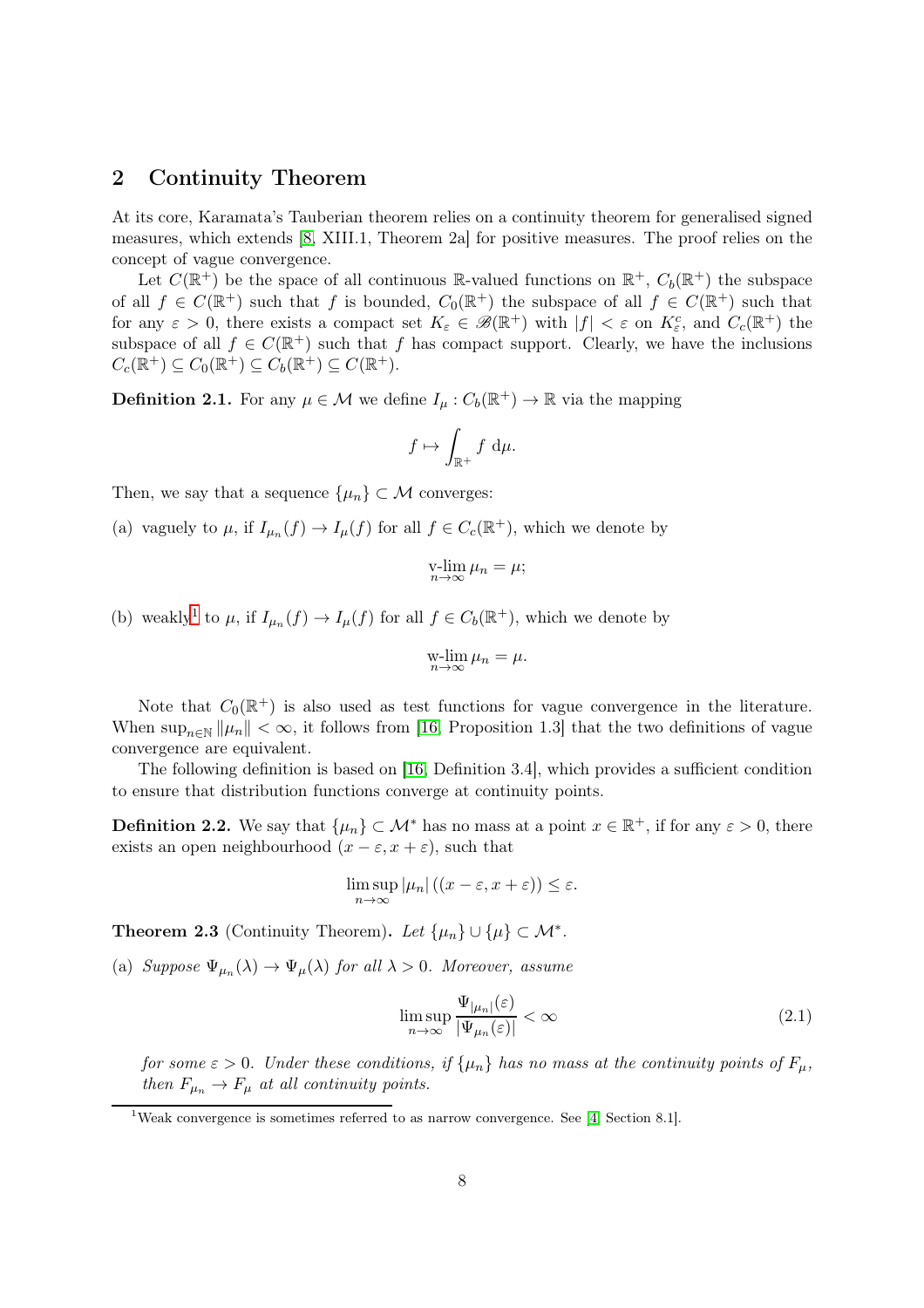(b) Suppose that

<span id="page-8-0"></span>
$$
\limsup_{n \to \infty} \Psi_{|\mu_n|}(\lambda) < \infty \tag{2.2}
$$

for all  $\lambda > 0$ . If  $F_{\mu_n} \to F_{\mu}$  a.e. then  $\Psi_{\mu_n} \to \Psi_{\mu}$ .

*Proof.* (a) Let  $\{\tilde{\mu}_n\} \subset \mathcal{M}$  such that  $\tilde{\mu}_n(dx) := (e^{-\varepsilon x}/\Psi_{\mu_n}(\varepsilon))\mu_n(dx)$  for some  $\varepsilon > 0$ . Note that Eq. [\(2.1\)](#page-7-3) implies that

$$
\sup_{n\in\mathbb{N}}\|\tilde{\mu}_n\|=\sup_{n\in\mathbb{N}}\frac{\Psi_{|\mu_n|}(\varepsilon)}{|\Psi_{\mu_n}(\varepsilon)|}<\infty.
$$

Thus, by [\[16,](#page-13-0) Theorem 1.2] we can view  $\{\tilde{\mu}_n\}$  as a bounded family in  $(C_0(\mathbb{R}^+))^*$ . It follows by the Banach-Alaoglu theorem that  $\{\tilde{\mu}_n\}$  is compact in the weak<sup>\*</sup>-topology  $\sigma((C_0(\mathbb{R}^+))^*, C_0(\mathbb{R}^+)).$ Furthermore, as a consequence of Theorem [A.1,](#page-11-1)  $C_0(\mathbb{R}^+)$  is separable, whence the sequence is sequentially compact. Thus, there exists a subsequence  ${n_k}$  such that v-lim $_{k\to\infty}\tilde{\mu}_{n_k} = \tilde{\mu} \in \mathcal{M}$ .

It follows from our hypothesis that

$$
\Psi_{\tilde{\mu}_n}(\lambda) = \frac{\Psi_{\mu_n}(\lambda + \varepsilon)}{\Psi_{\mu_n}(\varepsilon)} \to \frac{\Psi_{\mu}(\lambda + \varepsilon)}{\Psi_{\mu}(\varepsilon)}
$$

for any  $\lambda > 0$ . Since every element in  $\mathcal{M}^*$  is characterised by its Laplace transform by Proposi-tion [A.5,](#page-11-2) by our above argument we have that every subsequence of  $\{\tilde{\mu}_n\}$  has a further vagueconvergent subsequence which must converge to  $\tilde{\mu}$ . Thus,  $\tilde{\mu} = \text{v-lim}_{n \to \infty} \tilde{\mu}_n$ .

Now take any  $f \in C_c(\mathbb{R}^+)$ . By the vague convergence of  $\{\tilde{\mu}_n\}$  and our hypothesis, we have

$$
\int_{\mathbb{R}^+} f \, d\mu_n = \Psi_{\mu_n}(\varepsilon) \int_{\mathbb{R}^+} f(x) e^{\varepsilon x} \tilde{\mu}_n(dx) \to \Psi_{\mu}(\varepsilon) \int_{\mathbb{R}^+} f(x) e^{\varepsilon x} \tilde{\mu}(dx) = \int_{\mathbb{R}^+} f \, d\mu.
$$

Since  $\{\mu_n\}$  has no mass at the continuity points of  $F_\mu$ , it follows from a simple generalisation of [\[16,](#page-13-0) Proposition 3.6] that  $F_{\mu_n} \to F_{\mu}$  at all points of continuity of  $F_{\mu}$ .

(b) Define  $\tilde{\mu}_n \in \mathcal{M}^*$  such that  $\tilde{\mu}_n(dx) := e^{-\varepsilon x} \mu_n(dx)$  for some  $\varepsilon > 0$ . Using integration by parts we see

$$
F_{\tilde{\mu}_n}(t) = \int_0^t e^{-\varepsilon x} F_{\mu_n}(\mathrm{d}x) = e^{-\varepsilon t} F_{\mu_n}(t) + \varepsilon \int_0^t e^{-\varepsilon x} F_{\mu_n}(x) \, \mathrm{d}x.
$$

Note that for every  $t > 0$ ,  $\sup_{n \in \mathbb{N}} F_{|\mu_n|}(t) < \infty$ . Indeed, if this were not the case for some  $t > 0$ , then for any  $\lambda > 0$ 

$$
\sup_{n\in\mathbb{N}}\Psi_{|\mu_n|}(\lambda)\geq e^{-\lambda t}\sup_{n\in\mathbb{N}}F_{|\mu_n|}(t)=+\infty,
$$

which contradicts Eq.  $(2.2)$ . Thus, we may use our hypothesis along with the dominated convergence theorem to deduce that

$$
F_{\tilde{\mu}_n}(t) = e^{-\varepsilon t} F_{\mu_n}(t) + \varepsilon \int_0^t e^{-\varepsilon x} F_{\mu_n}(x) dx
$$
  

$$
\to e^{-\varepsilon t} F_{\mu}(t) + \varepsilon \int_0^t e^{-\varepsilon x} F_{\mu}(x) dx = F_{\tilde{\mu}}(t).
$$

Since  $\sup_{n\in\mathbb{N}}\|\tilde{\mu}_n\|=\sup_{n\in\mathbb{N}}\Psi_{|\mu_n|}(\varepsilon)<\infty$ , it follows from [\[16,](#page-13-0) Proposition 3.6] that v-lim $_{n\to\infty}\tilde{\mu}_n=$  $\tilde{\mu}$ . In particular, for any  $\lambda > 0$ ,

$$
\Psi_{\mu_n}(\lambda + \varepsilon) = \Psi_{\tilde{\mu}_n}(\lambda) \to \Psi_{\tilde{\mu}}(\lambda) = \Psi_{\mu}(\lambda + \varepsilon).
$$

Since  $\varepsilon$  is arbitrary, we have  $\Psi_{\mu_n}(\lambda) \to \Psi_{\mu}(\lambda)$  for any  $\lambda > 0$ .

 $\Box$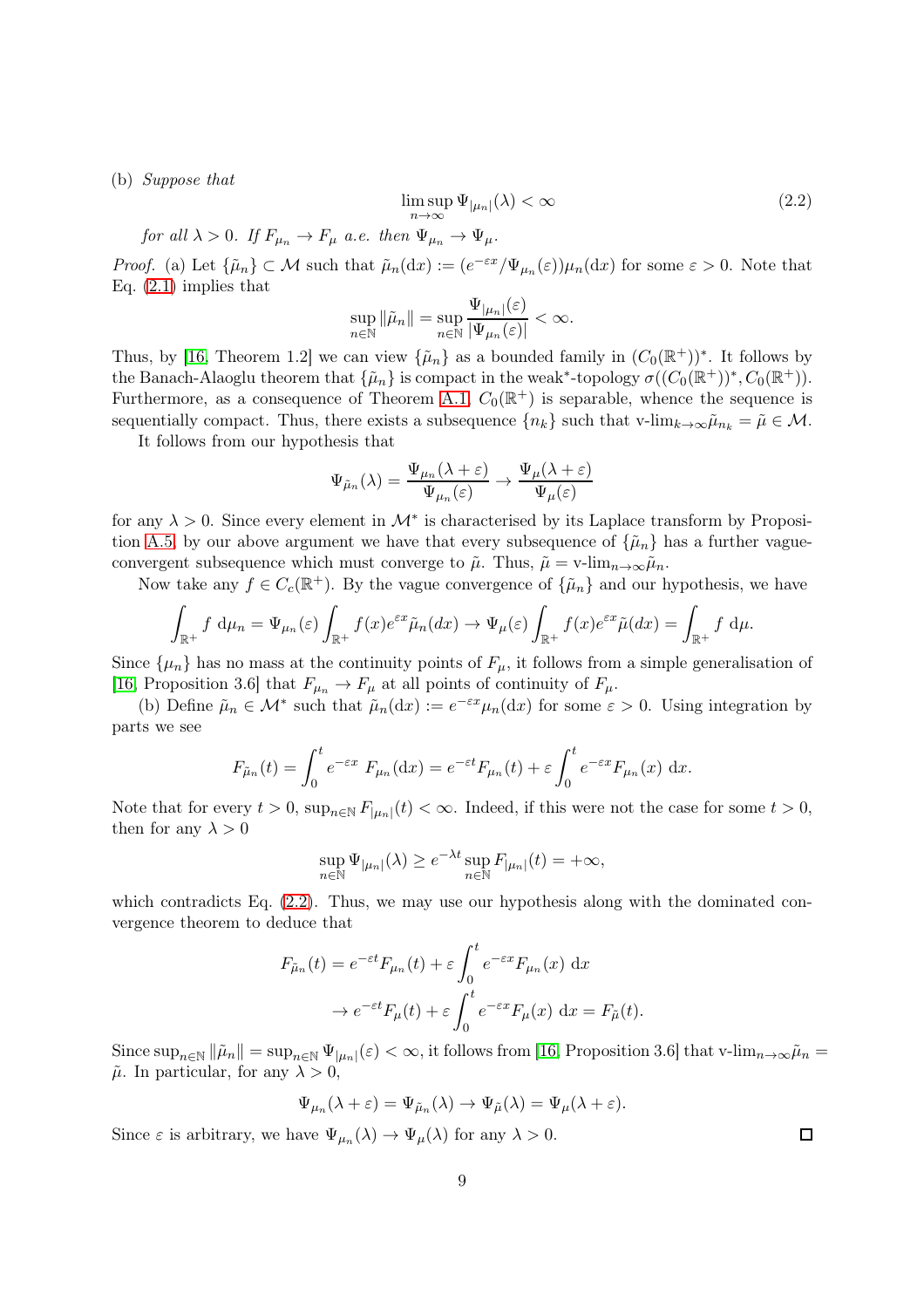Remark 2.4. Eq. [\(2.1\)](#page-7-3) is essential to the proof, since it allows us to construct the vagueconvergent subsequence in part (a). The argument is analogous to Helly's selection theorem, which states that a uniformly bounded sequence of functions of bounded variation admits a convergent subsequence.

If we are dealing with positive measures  $\{\mu_n\} \subset \mathcal{M}^*$ , then Eq. [\(2.1\)](#page-7-3) is always satisfied, as is the condition that  $\{\mu_n\}$  has no mass at the continuity points of  $F_\mu$ .

For  $\{\mu_n\} \subset \mathcal{M}^*$ , a sufficient condition to satisfy Eq. [\(2.1\)](#page-7-3) is that for some  $\varepsilon > 0$  there exists  $\delta \in [0,1)$  such that  $\Psi_{\mu_n^{-}}(\varepsilon) < \delta \Psi_{\mu_n^{+}}(\varepsilon)$ . Indeed, if this is the case then

$$
\limsup_{n\to\infty}\frac{\Psi_{|\mu_n|}(\varepsilon)}{|\Psi_{\mu_n}(\varepsilon)|}\leq \limsup_{n\to\infty}\left\{\frac{(1+\delta)\Psi_{\mu_n^+}(\varepsilon)}{|\Psi_{\mu_n}(\varepsilon)|}\right\}\leq \left(\frac{1+\delta}{1-\delta}\right)\limsup_{n\to\infty}\left|\frac{\Psi_{\mu_n}(\varepsilon)}{\Psi_{\mu_n}(\varepsilon)}\right|<\infty.
$$

# <span id="page-9-0"></span>3 Proof of Theorem [1.8](#page-3-4) and Corollary [1.10](#page-4-3)

*Proof of Theorem [1.8.](#page-3-4)* Throughout let  $\{\tau_n\} \subset \mathbb{R}^+$  be an arbitrary null sequence and define the sequence  $\{t_n\}$  such that  $t_n := \tau_n^{-1}$ .

(a) Suppose Eq. [\(1.8\)](#page-3-1) holds. Define  $\mu_n, \nu_n, \nu \in \mathcal{M}^*$  such that,

$$
F_{\mu_n}(x) := F_{\mu}(t_n x), \quad \nu_n := \frac{\mu_n}{\Psi_{\mu}(\tau_n)}, \quad \nu(\mathrm{d}x) := \frac{x^{\rho-1}}{\Gamma(\rho)} \mathrm{d}x.
$$

It follows by Eqs. [\(1.6\)](#page-3-2) and [\(1.8\)](#page-3-1) that

$$
\Psi_{\nu_n}(\lambda) = \frac{\Psi_{\mu_n}(\lambda)}{\Psi_{\mu}(\tau_n)} = \frac{\Psi_{\mu}(\tau_n \lambda)}{\Psi_{\mu}(\tau_n)} \to \lambda^{-\rho} = \Psi_{\nu}(\lambda)
$$

and

$$
\limsup_{n\to\infty}\frac{\Psi_{|\nu_n|}(\varepsilon)}{|\Psi_{\nu_n}(\varepsilon)|}=\limsup_{n\to\infty}\frac{\Psi_{|\mu|}(\tau_n\varepsilon)}{|\Psi_{\mu}(\tau_n\varepsilon)|}<\infty.
$$

Moreover, by Eq. [\(1.7\)](#page-3-3) we have that  $\{\nu_n\}$  has no mass at all points of  $\mathbb{R}^+$ . Indeed,

$$
\inf_{\varepsilon>0} \limsup_{n \to \infty} |\nu_n| \left( (t - \varepsilon, t + \varepsilon) \right) \le \inf_{\varepsilon>0} \limsup_{n \to \infty} \frac{1}{|\Psi_\mu(\tau_n)|} \int_{t-\varepsilon}^{t+\varepsilon} |\mu_n| \,(\mathrm{d}x)
$$
\n
$$
= \inf_{\varepsilon>0} \limsup_{n \to \infty} \frac{1}{|\Psi_\mu(\tau_n)|} \int_{\tau_n^{-1}(t-\varepsilon)}^{\tau_n^{-1}(t+\varepsilon)} |\mu| \,(\mathrm{d}x)
$$
\n
$$
\le \inf_{\varepsilon>0} \limsup_{n \to \infty} \frac{|\mu| \left( [\tau_n^{-1}(t-\varepsilon), \tau_n^{-1}(t+\varepsilon)] \right)}{|\Psi_\mu(\tau_n)|}
$$
\n
$$
= 0.
$$

We may conclude by Theorem [2.3\(](#page-7-1)a) that  $F_{\nu_n} \to F_{\nu}$ . In particular

$$
F_{\nu_n}(x) = \frac{F_\mu(t_n x)}{\Psi_\mu(\tau_n)} \to F_\nu(x) = \frac{x^\rho}{\Gamma(\rho+1)}
$$

as  $n \to \infty$ . Thus, we have shown Eq. [\(1.10\)](#page-4-1) by letting  $x = 1$ . Furthermore Eq. [\(1.9\)](#page-4-0) holds since

$$
\frac{F_{\mu}(t_n x)}{F_{\mu}(t_n)} = \frac{F_{\mu}(t_n x)}{\Psi_{\mu}(\tau_n)} \frac{\Psi_{\mu}(\tau_n)}{F_{\mu}(t_n)} \longrightarrow \frac{x^{\rho}}{\Gamma(\rho+1)} \Gamma(\rho+1) = x^{\rho}.
$$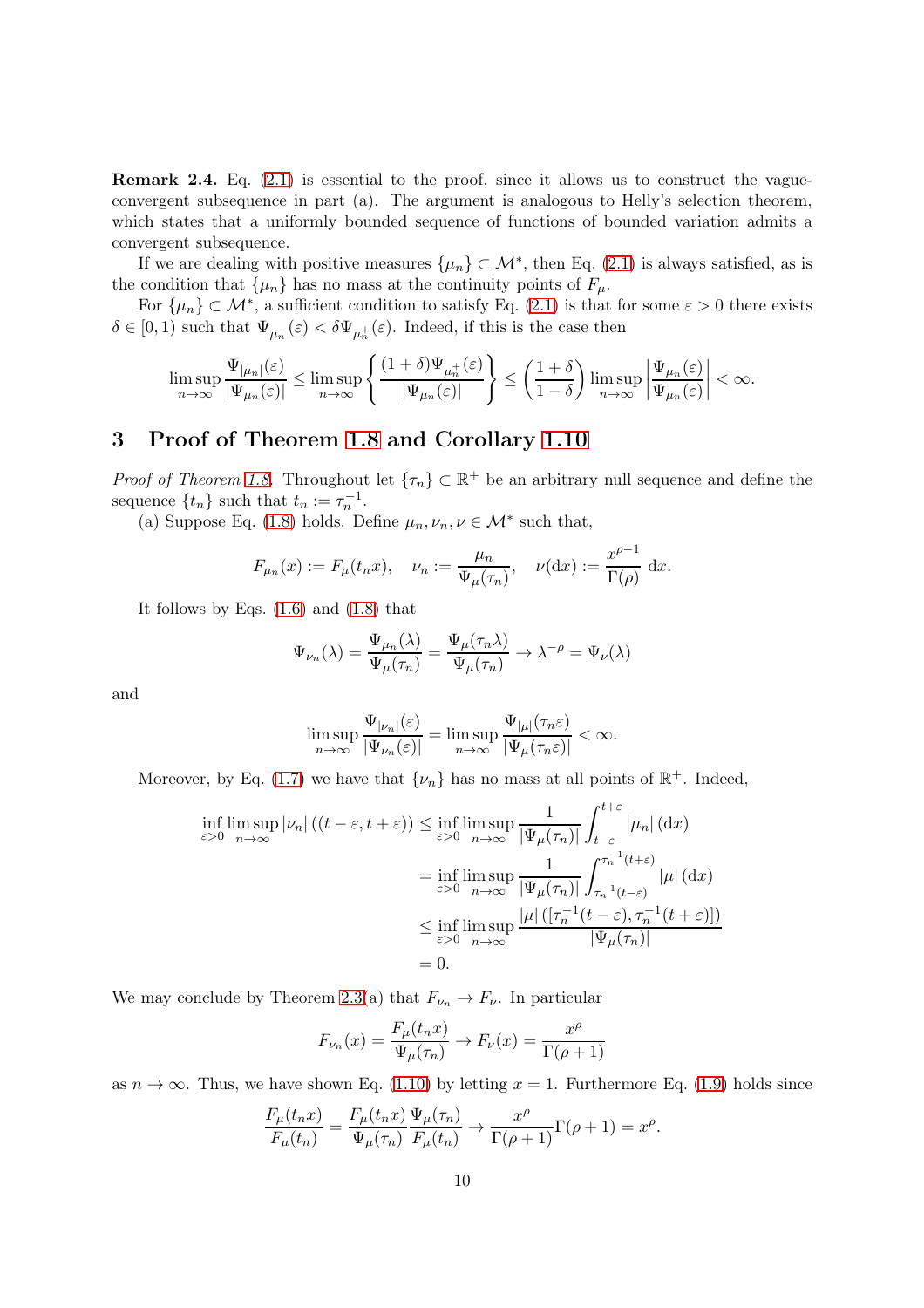(b) Suppose Eq. [\(1.9\)](#page-4-0) holds. Let  $\mu_n$  be defined as before, but define  $\nu_n, \nu \in \mathcal{M}^*$  such that

$$
\nu_n := \frac{\mu_n}{F_\mu(t_n)}, \quad \nu(\mathrm{d}x) := \rho x^{\rho-1} \mathrm{d}x.
$$

From Eq. [\(1.9\)](#page-4-0), it holds that

$$
F_{\nu_n}(x) = \frac{F_\mu(t_n x)}{F_\mu(t_n)} \to x^\rho = F_\nu(x).
$$

By Eq.  $(1.11)$ , we have

$$
\limsup_{n \to \infty} \Psi_{|\nu_n|}(\lambda) = \limsup_{n \to \infty} \frac{\Psi_{|\mu|}(\tau_n \lambda)}{|F_{\mu}(\tau_n^{-1})|} < \infty
$$
\n(3.1)

for  $\lambda > 0$ , so by Theorem [2.3\(](#page-7-1)b) we have Eq. [\(1.10\)](#page-4-1) since

$$
\Psi_{\nu_n}(\lambda) = \frac{\Psi_{\mu}(\tau_n \lambda)}{F_{\mu}(\tau_n)} \to \frac{\Gamma(\rho + 1)}{\lambda^{\rho}} = \Psi_{\nu}(\lambda)
$$

for  $\lambda > 0$ . Moreover, we get Eq. [\(1.8\)](#page-3-1) since

$$
\frac{\Psi_{\mu}(\tau_n \lambda)}{\Psi_{\mu}(\tau_n)} = \frac{\Psi_{\mu}(\tau_n \lambda)}{F_{\mu}(t_n)} \frac{F_{\mu}(t_n)}{\Psi_{\mu}(\tau_n)} \to \frac{\Gamma(\rho+1)}{\lambda^{\rho}} \frac{1}{\Gamma(\rho+1)} = \lambda^{-\rho}.
$$

*Proof of Corollary [1.10.](#page-4-3)* Throughout let  $\{\tau_n\} \subset \mathbb{R}^+$  be an arbitrary null sequence and define the sequence  $\{t_n\}$  such that  $t_n := \tau_n^{-1}$ .

(a) Suppose Eq. [\(1.8\)](#page-3-1) holds, and there exists  $\delta \in [0,1)$  and  $N_{\delta} \in \mathbb{N}$  such that  $\Psi_{\mu}(\tau_n) \leq$  $\delta\Psi_{\mu^+}(\tau_n)$  for  $n \geq N_\delta$ . Define  $\mu_n, \nu_n, \nu \in \mathcal{M}^*$  as in the proof of Theorem [1.8\(](#page-3-4)a). It follows by Eq. [\(1.8\)](#page-3-1)

$$
\limsup_{n\to\infty}\frac{\Psi_{|\nu_n|}(\varepsilon)}{|\Psi_{\nu_n}(\varepsilon)|}=\limsup_{n\to\infty}\frac{\Psi_{|\mu|}(\tau_n\varepsilon)}{|\Psi_{\mu}(\tau_n\varepsilon)|}\leq \left|\frac{\Psi_{\mu}(\tau_n\varepsilon)}{\Psi_{\mu}(\tau_n\varepsilon)}\right|\left(\frac{1+\delta}{1-\delta}\right)<\infty,
$$

whence Eq. [\(1.6\)](#page-3-2) is satisfied. Moreover, Eq. [\(1.7\)](#page-3-3) follows from Eq. [\(1.12\)](#page-4-5) and  $\Psi_{|\mu|}(\tau_n) \leq$  $\left(1+\delta\right)$  $\frac{1+\delta}{1-\delta}$  | $\Psi_{\mu}(\tau_n)$ . The remainder of the result follows from the proof of Theorem [1.8.](#page-3-4)

(b) Suppose Eq. [\(1.9\)](#page-4-0) holds, and assume there exists  $\delta \in [0,1)$  and  $N_{\delta} \in \mathbb{N}$  such that  $F_{\mu^-}(t_n) \leq \delta(F_{\mu^+}(t_n))$  for  $n \geq N_\delta$ . Define  $\mu_n, \nu_n, \nu \in \mathcal{M}^*$  as in the proof of Theorem [1.8\(](#page-3-4)b). The result follows from Theorem [1.8](#page-3-4) if we show that

$$
\limsup_{n \to \infty} \Psi_{|\nu_n|}(\lambda) = \limsup_{n \to \infty} \frac{\Psi_{|\mu|}(\tau_n \lambda)}{|F_{\mu}(t_n)|} < \infty
$$

for  $\lambda > 0$ , i.e. Eq. [\(1.11\)](#page-4-2) is satisfied. Without loss of generality, take  $\lambda = 1$ . By our hypothesis, there exists some  $N_{\delta} > 0$  such that

$$
\Psi_{|\mu|}(\tau_n) = \int_{\mathbb{R}^+} e^{-\tau_n x} |\mu| \,(\mathrm{d}x)
$$
\n
$$
\leq F_{|\mu|}(t_n) + \sum_{k=0}^{\infty} \int_{t_n 2^k}^{t_n 2^{k+1}} e^{-\tau_n x} |\mu| \,(\mathrm{d}x)
$$
\n
$$
\leq \left(\frac{1+\delta}{1-\delta}\right) \left\{ |F_{\mu}(t_n)| + \sum_{k=0}^{\infty} e^{-2^k} |F_{\mu}(t_n 2^{k+1})| \right\}
$$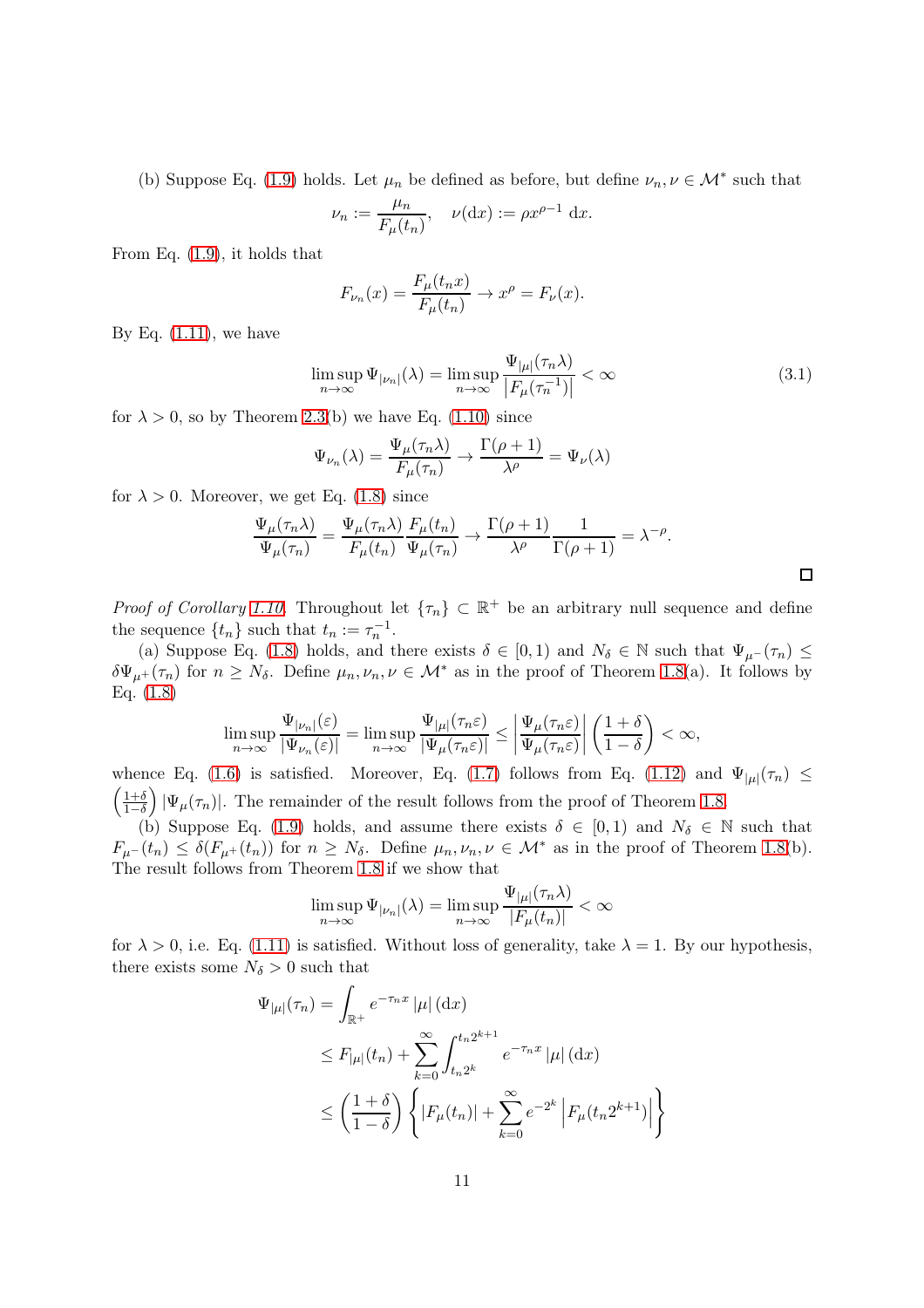for  $t_n \geq N_\delta$ . Moreover, by Eq. [\(1.9\)](#page-4-0), there exists  $M \in \mathbb{N}$  such that

$$
|F_{\mu}(2t)/F_{\mu}(t)-2^{\rho}|\leq 2^{\rho}
$$

for  $t \geq M$ . In particular, by induction we have  $F_{\mu}(t2^{n+1}) \leq 2^{(n+1)(\rho+1)}F_{\mu}(t)$ . Thus, it follows that

$$
\frac{\Psi_{|\mu|}(\tau_n)}{|F_{\mu}(t_n)|} \le \left(\frac{1+\delta}{1-\delta}\right) \left\{1+\sum_{k=0}^{\infty}e^{-2^k}2^{(k+1)(\rho+1)}\right\} < \infty
$$

for  $t_n \geq M \vee N_\delta$ . Thus,  $\limsup_{n \to \infty} \Psi_{|\mu|}(\tau_n) / |F_{\mu}(t_n)| < \infty$ .

# <span id="page-11-0"></span>A Appendix

### A.1 Stone-Weierstraß

It is useful to note that  $C_c(\mathbb{R}^+)$  is a dense subset of  $C_0(\mathbb{R}^+)$ , which is a direct consequence of the Stone-Weierstraß Theorem as stated by de Branges [\[7\]](#page-12-12). Recall that  $\mathcal{C} \subset C_0(\mathbb{R}^+)$  vanishes nowhere on  $\mathbb{R}^+$  if for all  $x \in \mathbb{R}^+$  there exists some  $f \in \mathcal{C}$  such that  $f(x) \neq 0$ . Moreover,  $\mathcal{C}$ separates points if for each  $x, y \in \mathbb{R}^+$  such that  $x \neq y$ , there exists  $f \in \mathcal{C}$  such that  $f(x) \neq f(y)$ .

<span id="page-11-1"></span>**Theorem A.1** (Stone-Weierstraß Theorem). Let C be a subalgebra of  $C_0(\mathbb{R}^+)$ . Then C is dense in  $C_0(\mathbb{R}^+)$  (given the topology of uniform convergence) if and only if it separates points and vanishes nowhere.

### A.2 Characterisation via Laplace Transform

It is crucial in Theorem [1.8](#page-3-4) that elements of  $\mathcal{M}^*$  are characterised by their Laplace transforms. In order to show the characterisation, we remind ourselves of the notion of a separating class.

**Definition A.2.** Let  $\mathcal{F} \subset \mathcal{M}$ . We say that a family C of measurable maps  $\mathbb{R}^+ \to \mathbb{R}$  is a separating family for F if, for any two measures  $\mu, \nu \in \mathcal{F}$ ,

$$
\left(\int f \, \mathrm{d}\mu = \int f \, \mathrm{d}\nu \quad \forall f \in \mathcal{C} \cap L^1(\mu) \cap L^1(\nu)\right) \Rightarrow \mu = \nu.
$$

The following is a trivial consequence of [\[14,](#page-13-3) Theorem 13.11].

<span id="page-11-3"></span>**Theorem A.3.**  $C_c(\mathbb{R}^+) \cap \text{Lip}_1(\mathbb{R}^+, [0,1])$  is a separating class for M.

**Corollary A.4.** Let  $C \subset C_0(\mathbb{R}^+)$  be a sub algebra that separates points and vanishes nowhere. Then  $\mathcal C$  is a separating family for  $\mathcal M$ .

<span id="page-11-2"></span>**Proposition A.5** (Characterisation via Laplace Transfrom). Let  $\mu \in \mathcal{M}^*$ . If  $\Psi_{\mu}$  is well defined, then  $\mu$  is uniquely determined by  $\Psi_{\mu}$ .

*Proof.* Define  $C := \{e^{-\lambda x} : \lambda > 0\}$  and let C' be the set of finite linear combinations of elements in C. Then C' is a sub-algebra of  $C_0(\mathbb{R}^+)$  which vanishes nowhere. It follows from Corollary [A.4](#page-11-3) that measures in  $M$  are characterised by their Laplace transform.

Now let  $\mu \in \mathcal{M}^*$  such that  $\Psi_{\mu}$  exists. Let  $\varepsilon > 0$  and define  $\tilde{\mu} \in \mathcal{M}(\mathbb{R}^+)$  via  $\tilde{\mu}(\mathrm{d}x) :=$  $e^{-\varepsilon x}\mu(\mathrm{d}x)$ . Then for  $\lambda > 0$ 

<span id="page-11-4"></span>
$$
\Psi_{\mu}(\lambda + \varepsilon) = \Psi_{\tilde{\mu}}(\lambda). \tag{A.1}
$$

Since  $\tilde{\mu}$  is characterised by  $\Psi_{\tilde{\mu}}$ , Eq. [\(A.1\)](#page-11-4) implies that  $\mu$  is characterised by  $\Psi_{\mu}$  since  $\varepsilon$  is arbitrary.  $\Box$ 

 $\Box$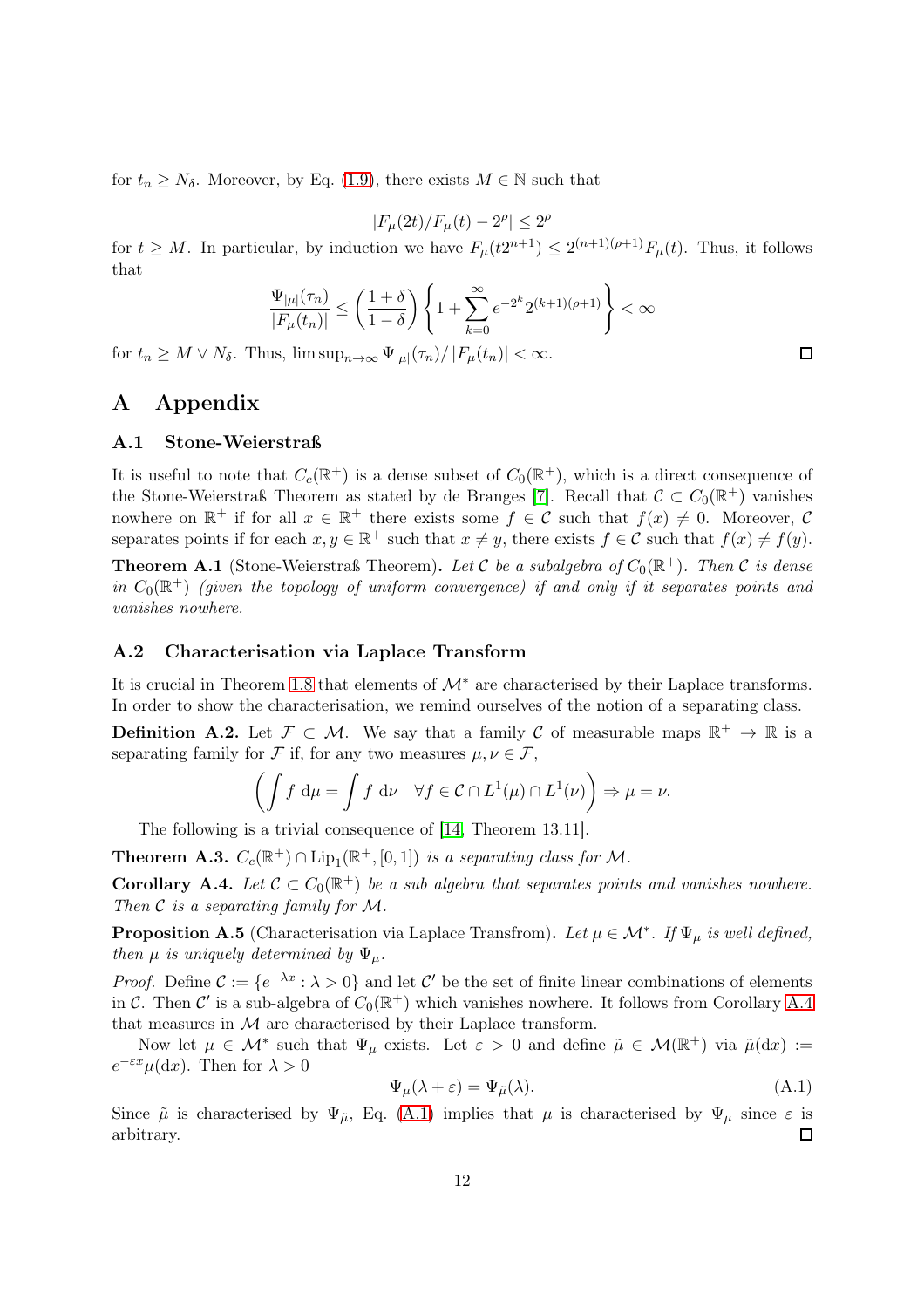# <span id="page-12-0"></span>References

- [1] M. Arisawa and P.-L. Lions. On ergodic stochastic control. Communications in Partial  $Differential\ Equation$   $S$ , 23(11-12):2187–2217, January 1998. Publisher: Taylor & Francis \_eprint: https://doi.org/10.1080/03605309808821413.
- <span id="page-12-1"></span>[2] Mariko Arisawa. Ergodic problem for the Hamilton-Jacobi-Bellman equation. I. Existence of the ergodic attractor. Annales de l'Institut Henri Poincaré C, Analyse non linéaire, 14(4):415–438, January 1997.
- <span id="page-12-11"></span><span id="page-12-10"></span>[3] N. H. Bingham, C. M. Goldie, and J. L. Teugels. Regular Variation. Encyclopedia of Mathematics and its Applications. Cambridge University Press, Cambridge, 1987.
- <span id="page-12-4"></span>[4] V. Bogachev. Measure Theory. Springer-Verlag, Berlin Heidelberg, 2007.
- [5] R. Buckdahn, M. Quincampoix, and J. Renault. On representation formulas for long run averaging optimal control problem. Journal of Differential Equations, 259(11):5554–5581, December 2015.
- <span id="page-12-5"></span>[6] Rainer Buckdahn, Juan Li, Marc Quincampoix, and Jérôme Renault. Representation Formulas for Limit Values of Long Run Stochastic Optimal Controls. SIAM Journal on Control and Optimization, 58(4):1846–1873, January 2020. Publisher: Society for Industrial and Applied Mathematics.
- <span id="page-12-12"></span>[7] Louis de Branges. The Stone-Weierstrass theorem. Proceedings of the American Mathematical Society, 10(5):822–824, 1959.
- <span id="page-12-8"></span>[8] William Feller. An Introduction to Probability Theory and Its Applications, Volume 2, 2nd Edition | Wiley, 1971.
- <span id="page-12-3"></span>[9] Marco Fuhrman, Ying Hu, and Gianmario Tessitore. Ergodic BSDEs and Optimal Ergodic Control in Banach Spaces. SIAM Journal on Control and Optimization, 48(3):1542–1566, January 2009. Publisher: Society for Industrial and Applied Mathematics.
- <span id="page-12-6"></span>[10] Dan Goreac. A Note on General Tauberian-type Results for Controlled Stochastic Dynamics. Electronic Communications in Probability, 20(No. 90):1–12, December 2015. Publisher: Institute of Mathematical Statistics (IMS).
- <span id="page-12-9"></span>[11] G. H. Hardy and J. E. Littlewood. Tauberian Theorems Concerning Power Series and Dirichlet's Series whose Coefficients are Positive\*. Proceedings of the London Mathematical Society,  $s2-13(1):174-191$ , 1914. eprint: https://onlinelibrary.wiley.com/doi/pdf/10.1112/plms/s2-13.1.174.
- <span id="page-12-2"></span>[12] Ying Hu, Pierre-Yves Madec, and Adrien Richou. A probabilistic approach to large time behaviour of mild solutions of Hamilton-Jacobi-Bellman equations in infinite dimension. arXiv:1406.5993 [math], January 2015. arXiv: 1406.5993.
- <span id="page-12-7"></span>[13] Jovan Karamata. Sur un mode de croissance régulière des fonctions. Mathematica (Cluj), 4:38–53, 1930.